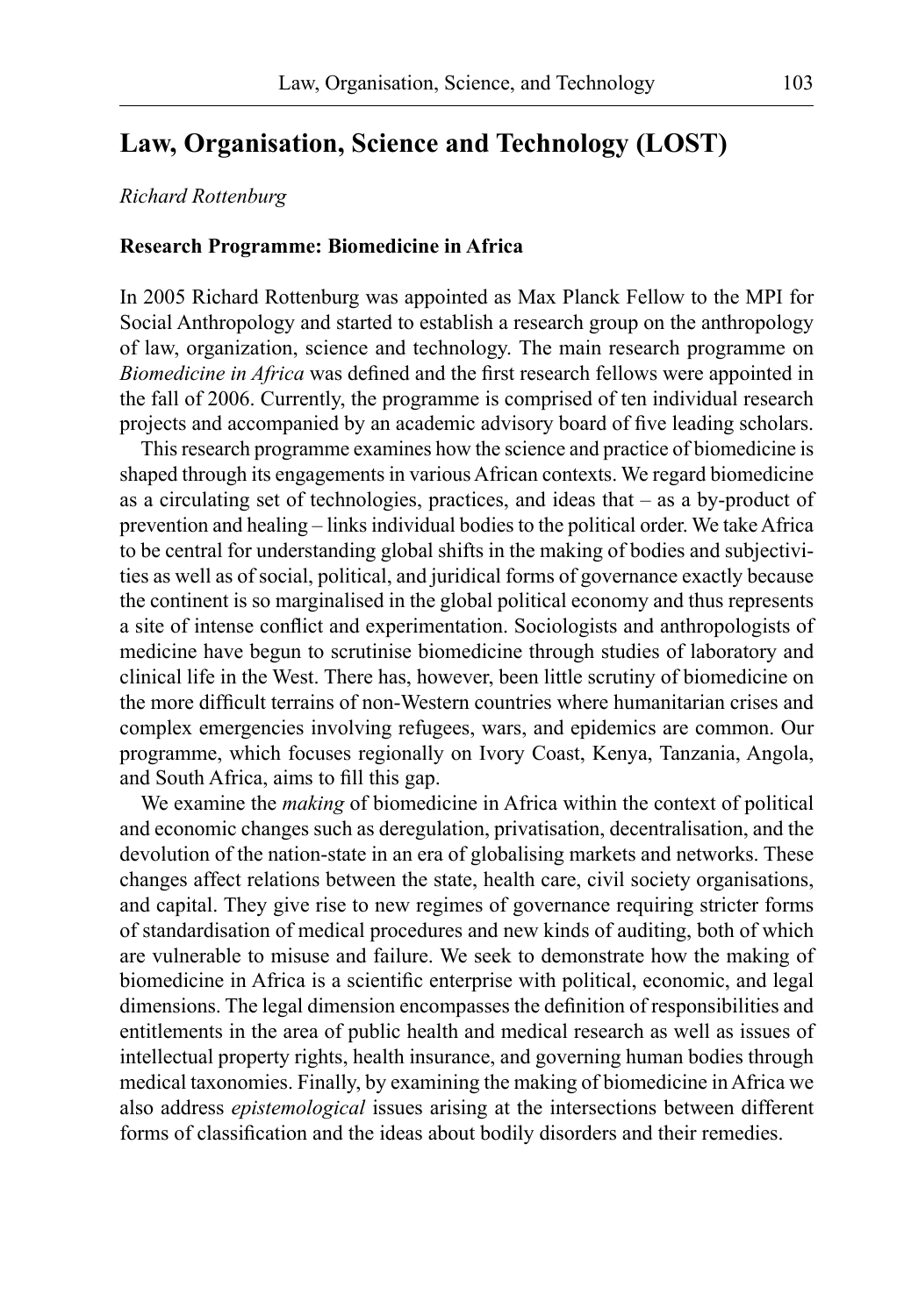The programme is comprised of ten individual research projects grouped along four thematic axes. The ten projects are:

Wenzel Geissler: *Shifting States of Science in Eastern Africa* René Gerrets: *Governing Malaria through Partnership in Tanzania* Thamar Klein: *Que(e)rying Body Perceptions in South Africa* Stacey Langwick: *Global Traditions, Tanzanian Medicines* Julie Laplante: *From South African Roots towards Global Knowledge* Babette Müller-Rockstroh: *Safe Motherhood in Tanzania in the Era of ART* Vinh-Kim Nguyen: *AIDS Relief in Ivory Coast* Ruth Prince: *ART and Charismatic Christianity in Western Kenya* Virginie Tallio: *Governing Bodies in Post-war Angola* Julia Zenker: *Modernisation of Traditional Healing in South Africa*

#### **Axis 1: Biomedical Technologies and their Embodiments**

The first axis deals with issues of biological and social reproduction in Africa today, focusing on biomedical technologies that have become significant for how people imagine and enact the future. We selected four technologies that serve as paradigmatic examples: (1) Antiretroviral therapy is a powerful social operator in restoring individuals to health and allowing those under treatment to envision a future. (2) Biomedically supported understandings of sex and practices that render sex and gender malleable make available a new range of gender identities. (3) Reproductive technologies ranging from contraception to foetal ultrasound reshape social relations as women gain control over their reproductive health. (4) The deployment of international norms and practices of standardising populations to make them amenable to biomedical interventions establishes particular forms of citizenship. These four paradigmatic developments indicate a shift from the classical anthropological view of the body as a blank slate for imprinting societal norms to a contemporary view in which biomedical technologies co-produce new embodiments and novel subjectivities. As possibilities change, the embodied subjectivities into which individuals are interpolated, mis-translated, or denied access to also shift.

Our studies centre on the ways in which individuals become entangled – or not – in medical technologies, and the biological, political, and economic factors that affect these entanglements. This serves as an ethnographic lens for our examination of the translation of global technologies, practices, and ideas into local forms, and conversely the translation of local technologies, practices, and ideas into global forms. These practices of translation occur in discursive structures propagated by dominant cultural patterns and disputes, social movements, legal-political regulations and controversies, and trans-national institutions. Our focus on diverse legal mechanisms as well as the policies, protocols, and rhetorical strategies employed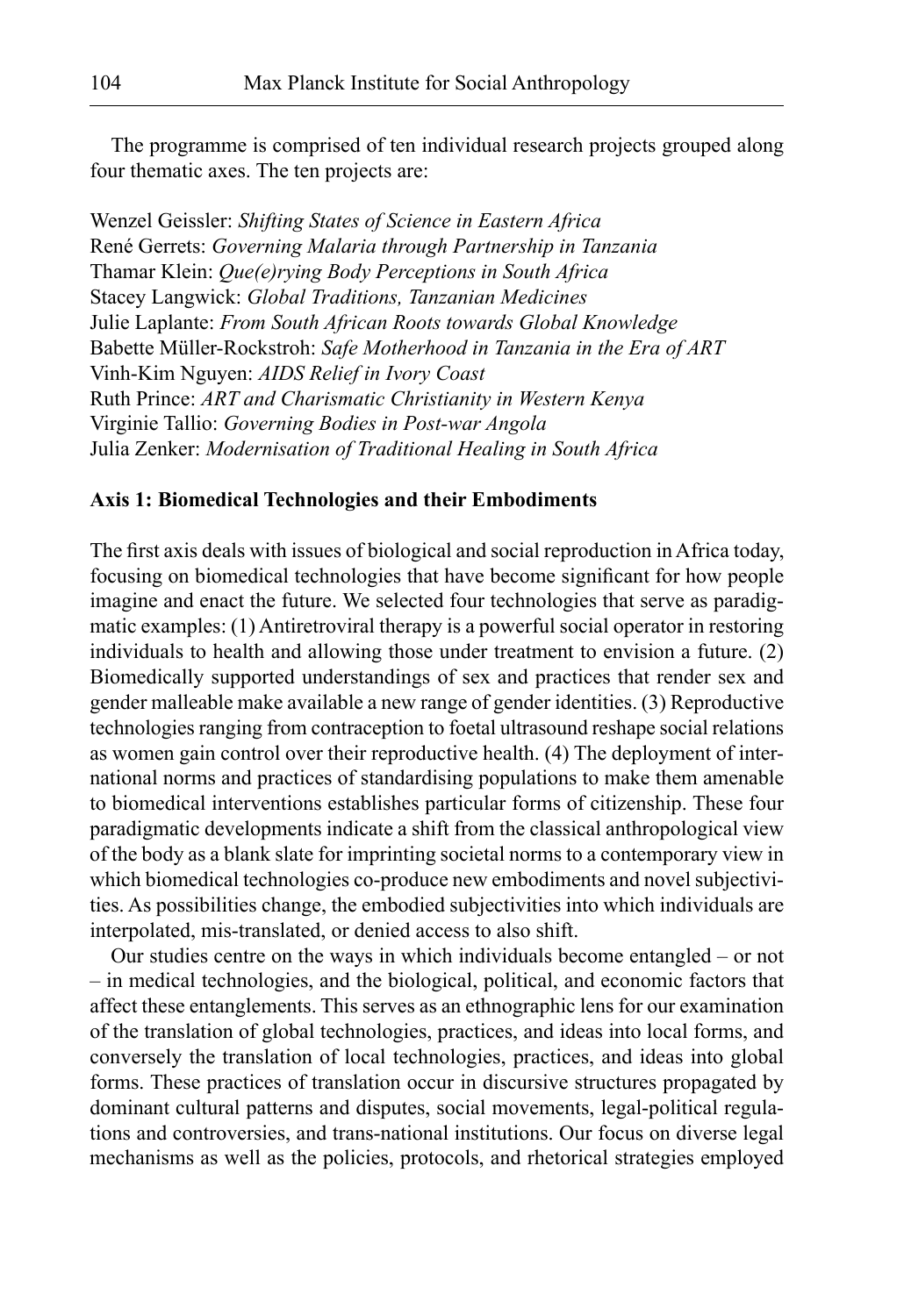by state and non-state actors enables us to examine how global forms increasingly enter and shape the private sphere.



*A premature baby on the scales: 1.650g in the 34th week. With 2000g it can go home. Sengerema Hospital, northwest Tanzania. (Photo: B. Müller-Rockstroh, 2004)*

Thamar Klein's study examines how the globalisation of discourses and technologies of sex and gender shape gender identities in South Africa. This project looks at the ways that technologies are used – or not used – to alter bodies and interconnections between sex and gender. Embodiment is analysed with regard to availability, economic opportunities, and accessibility of technologies as well as to ethnicity, class, and religion. Babette Müller-Rockstroh's study focuses on the introduction of antiretroviral treatment (ART) programmes in reproductive health care that are often tied to "safe sex" propaganda and ignore reproductive norms in many African countries. It examines technological embodiment through new uses of technologies like ART that allow women new "reproductive worlds". Virginie Tallio's study investigates vaccinations in post-war Angola and techniques that try to strengthen links between vaccination cards and the bodies they refer to.

Vinh-Kim Nguyen's study analyses the impact of AIDS-related biomedical technologies and discourses on biological and social reproduction in WestAfrica, mainly in Ivory Coast. Some specific examples are the participatory research techniques that produce social relations around epidemiological identities such as "sex workers" or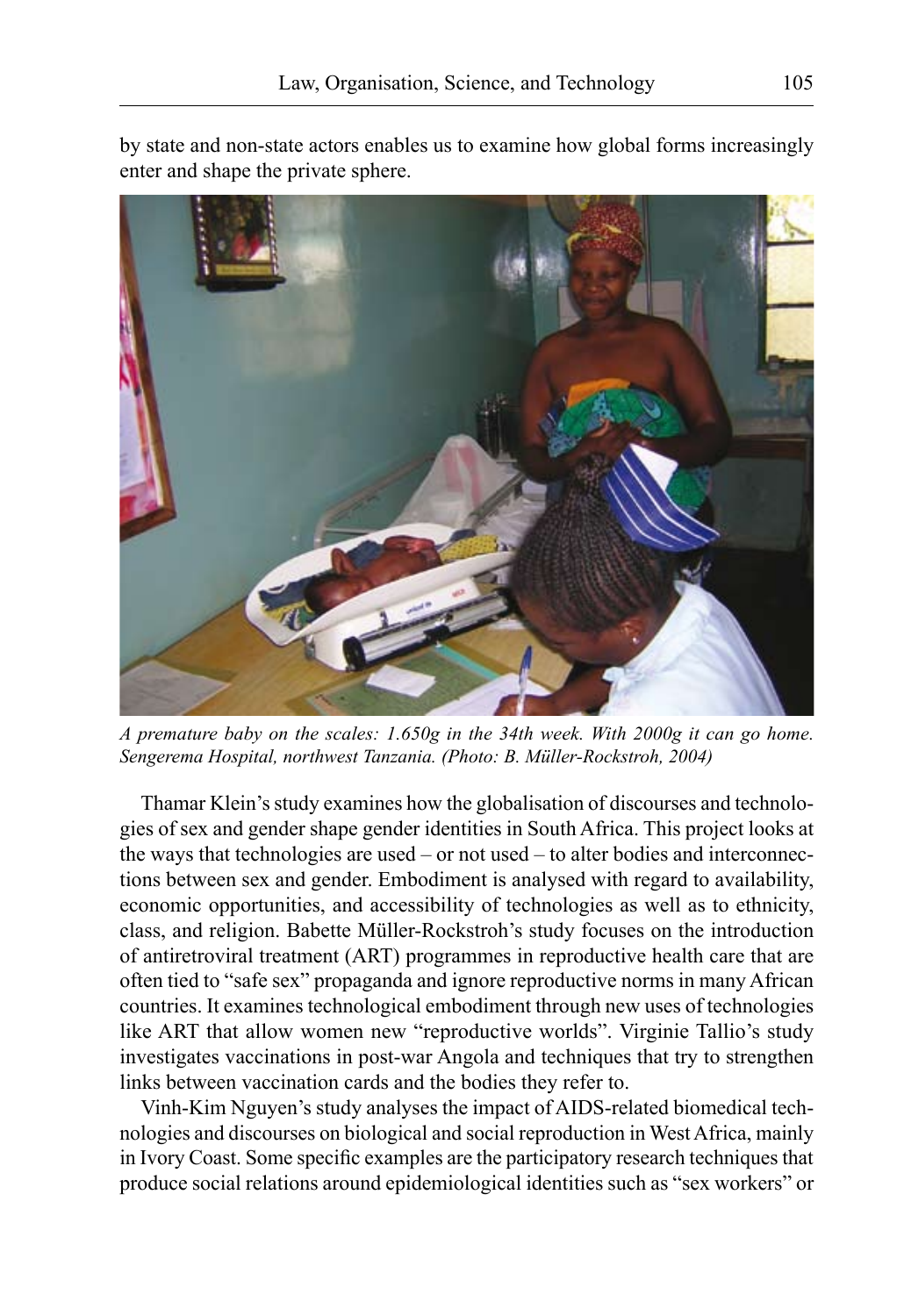the effects of ART on self-help groups of people living with HIV. Similarly, Ruth Prince's study explores the impact of ART programmes on young people in western Kenya, focusing on how AIDS and ART are shaping biomedically-defined identities, pathways to health, and gender and kinship relations. It examines their engagement of global discourses about sexual morality, gender relations, reproductive health, the self, empowerment, and responsibility in the context of interventions, asking how this affects the ways they manage their health and lives.

## **Axis 2: The Intersections of Biomedicine and Traditional Medicine**

The second axis deals with the role of traditional therapies in the making of biomedicine in Africa and the role of biomedicine in shaping traditional therapies. We focus on how traditional and modern medical practices intermingle, disrupt and reinforce one another in the circulation of medicines, practitioners, legal and ethical frameworks, and laboratory technologies. Organisations that fund the professionalisation of traditional practitioners and their integration into local health services boost the movement of traditional medicines and practitioners in national and global scientific and health service networks. By mapping how traditional medicines and experts travel, this research will identify how traditional medicine permeates therapeutic landscapes in Africa and beyond.

Our studies challenge facile dichotomies that frame biomedicine as dominating or liberating and traditional medicine as a cultural resource or an obstacle to development. They examine how political, bureaucratic, and scientific interests in traditional medicine in Africa provoke novel forms of experimentation, ethical regimes for research, and technologies for care and distribution. They also raise questions about the relations between medicine and new forms of nationalism, regionalism, and globalism.

René Gerrets'research examines international health experts'knowledge practices in African settings marked by therapeutic pluralism and hybridity. It investigates brokers' acts of translation across linguistic, cultural, and epistemological domains to examine how authority, power, and expertise are produced. Stacey Langwick's study focuses on how international interest in traditional medicine is shaping scientific research on herbal therapies in Tanzania, and how this Tanzanian research contributes to the formation of a global traditional medicine. She examines the development of traditional medicine both as a political and ethical project and as a scientific and technological one. Julie Laplante's research focuses on the intersection of traditional and biomedical knowledge as they are articulated in the clinical trial of an herbal treatment. By investigating how standards create diversity or erase differences and how laws are instrumentalised in South African and American contexts, this project sheds light on science in the making and the epistemological challenges that arise when biomedicine is localised and knowledge of traditional healers translated into universalising epistemologies.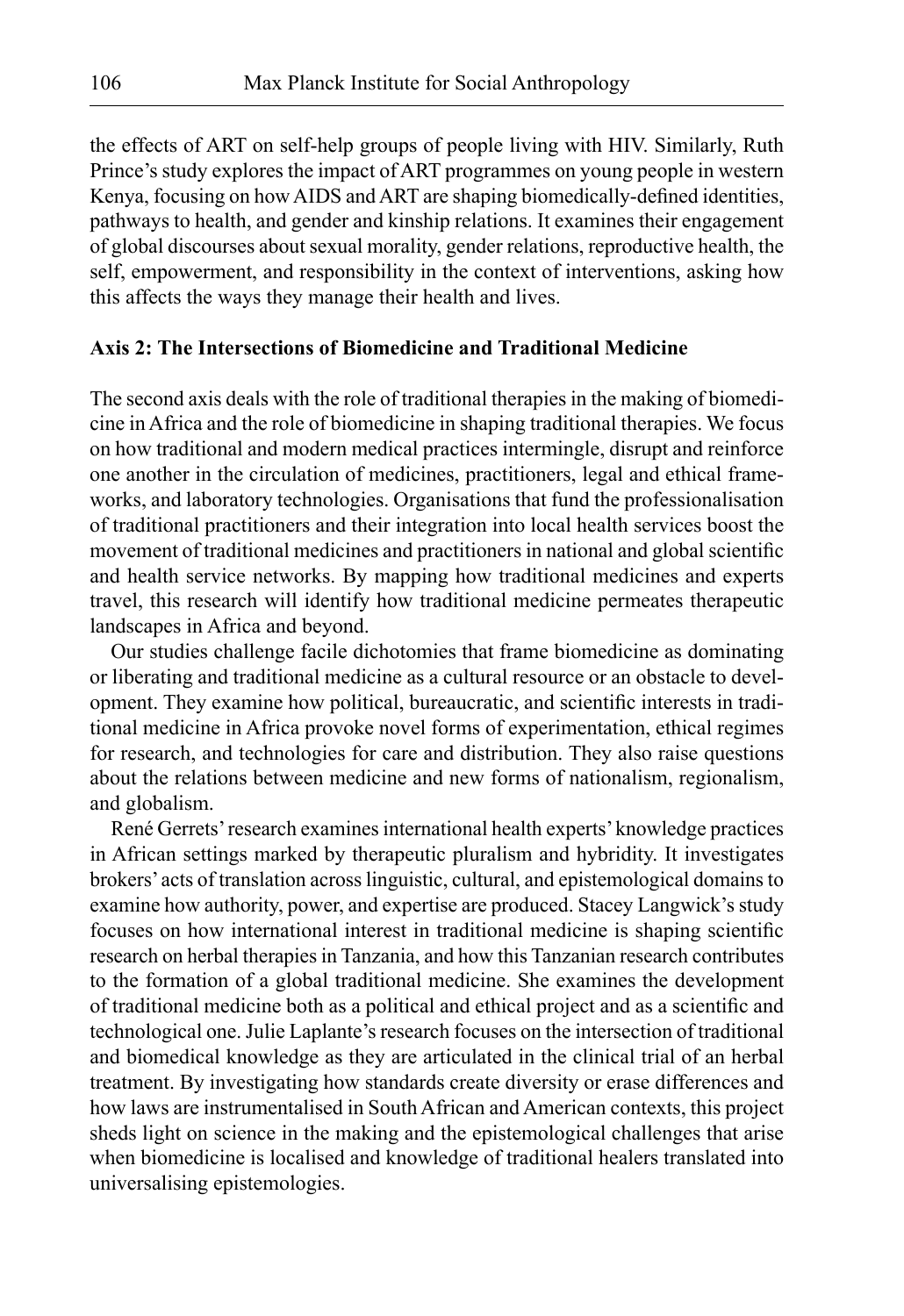Julia Zenker's study examines the strategies by which traditional healers are integrated into national health care in South Africa. It asks how the rationalisation and institutionalisation of traditional medicine enact the nationalist project of a new South Africa. It investigates cooperation between biomedical, state, and traditional actors to understand how healers interpret this interaction and the appropriation of biomedical ideas into their belief systems. Ruth Prince's study examines how understandings of AIDS and responses to ART take shape within the context of different understandings of health, illness, the body, sexuality, reproduction, and care. In Kenya, this context includes traditional explanations of and responses to disease and misfortune as well as religious explanations promoted by Christian denominations linked to various local, national, and international networks.

## **Axis 3: Biomedical Taxonomies and Governing Bodies**

The third axis examines biomedicine as biopolitics, as a set of political technologies that reinforces the social order by governing bodies and making populations accessible to intervention. The focus is on biomedical practices, forms of organising health services, and legal regimes that aim to enhance well-being by controlling disease and the suffering body. We investigate their modification through encounters with institutional and material environments as well as with afflicted individuals and populations.

Biomedical criteria are the lens through which public health officials perceive and intervene in social reality. Medical taxonomies and practices of standardisation necessarily aim to control individual bodies and in the process embody nationhood.A deepening health crisis and eroding state capacity to deal with this crisis are expanding the scope of intervention across Africa. As a result, the continent is increasingly viewed through a biomedical lens. Medical notions of normalcy and the practices producing these ideas shape individuals' experiences of health, disease, and the body. This process gives rise to docile, disciplined populations as well as unruly subjectivities that may disrupt biomedical interventions, potentially reverberating beyond the field of health.

The issues addressed on this axis will be studied primarily in settings where medical care has partially or totally collapsed, requiring (re-)construction of new infrastructures. International, state, and non-state actors called upon to provide medical service infrastructures in affected regions target specific individuals and populations, and in doing so apply globally circulating medical, administrative, and juridical taxonomies and technologies. How these are translated in local contexts is central to axis 3, as is the flow of information about such local adaptations back to global centres.

Thamar Klein's study examines biomedical classification and standardisation of sex and gender and how power structures are mediated through biomedical knowledge. It maps developments in biomedicine and (inter-)national law for individual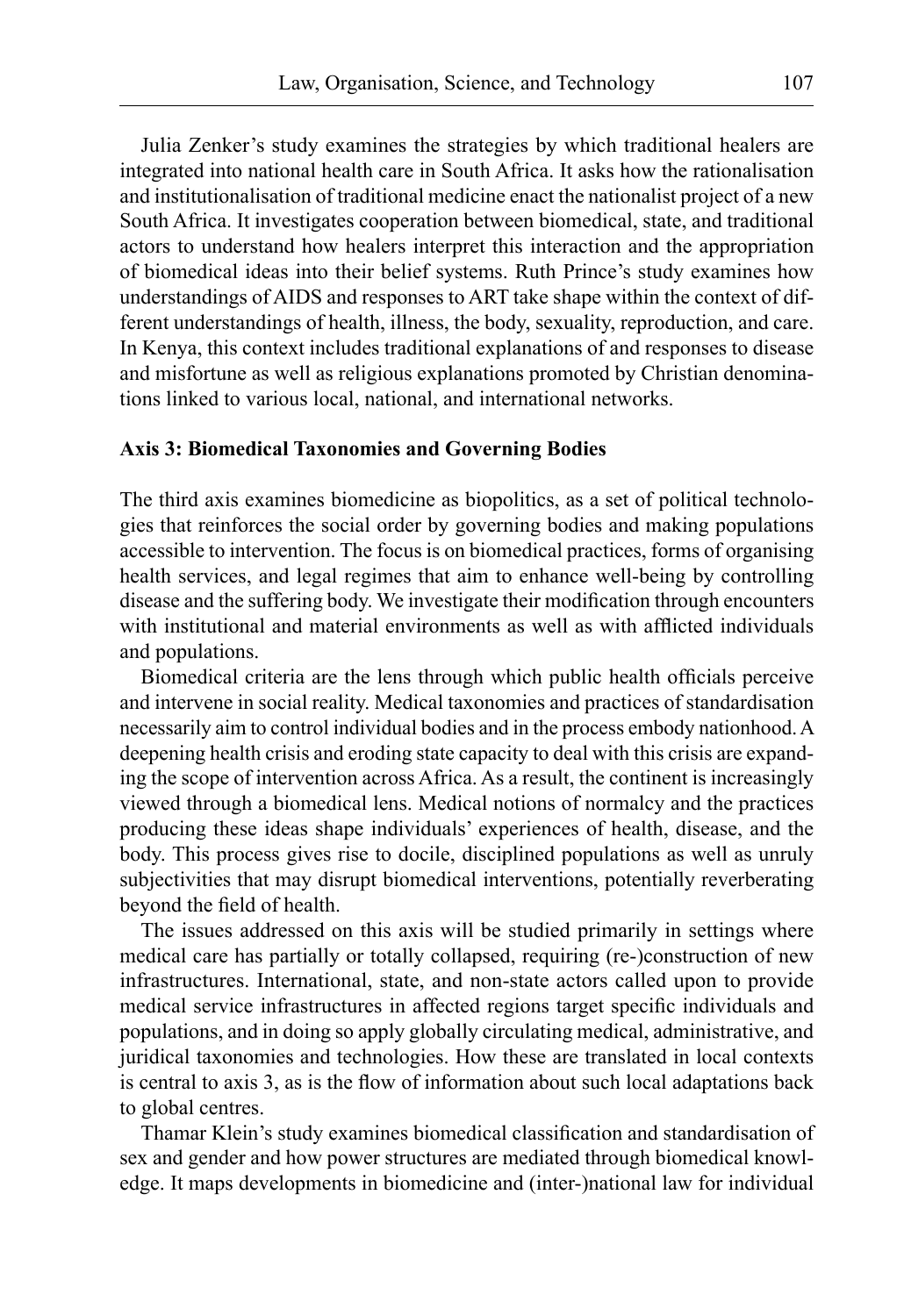and collective gender identities that disrupt or affirm male-female dichotomies. It also analyses the role of biomedical technologies and categories in framing and controlling sexed/gendered identities, and the appropriation, negotiation, and/or rejection of biomedical taxonomies by transgender movements. Wenzel Geissler's study of bioscientific work in Kenya centres on the staff of two research institutions, a government laboratory founded in the 1930s, and a newer research institute rooted in global health organisations. This study explores how various agents envisage and enact the relationship between science, state, and citizen; how scientific investigations and experiments engage changing forms of governance; and how research staff and their subjects live their lives within these shifting regimes.



*The molecular biology laboratory at the "Centre intégré de recherches biocliniques d'Abidjan", where Vinh-Kim Nguyen worked. (Photo: V. Nguyen, 2007)*

René Gerrets' study examines the current boom of Public-Private Partnerships (PPPs), transnational organisational assemblages that are major conduits for resources, ideas, and technologies for fighting infectious diseases in poor countries. It investigates PPPs as nascent forms of governance, tracing how they assume tasks from retrenching nation-states and multilateral agencies, generate new loci of power and authority, and foster neoliberal ideologies and subjectivities. Virginie Tallio's study examines the use of vaccination as a tool for governmental authorities to circumscribe populations and map the country. Julia Zenker's study explores the consequences of introducing new taxonomies into traditional medicine. Since South African healers often refer to knowledge involving dreams and ancestral ties, this study investigates the interpretation of such explanations in relation to standardised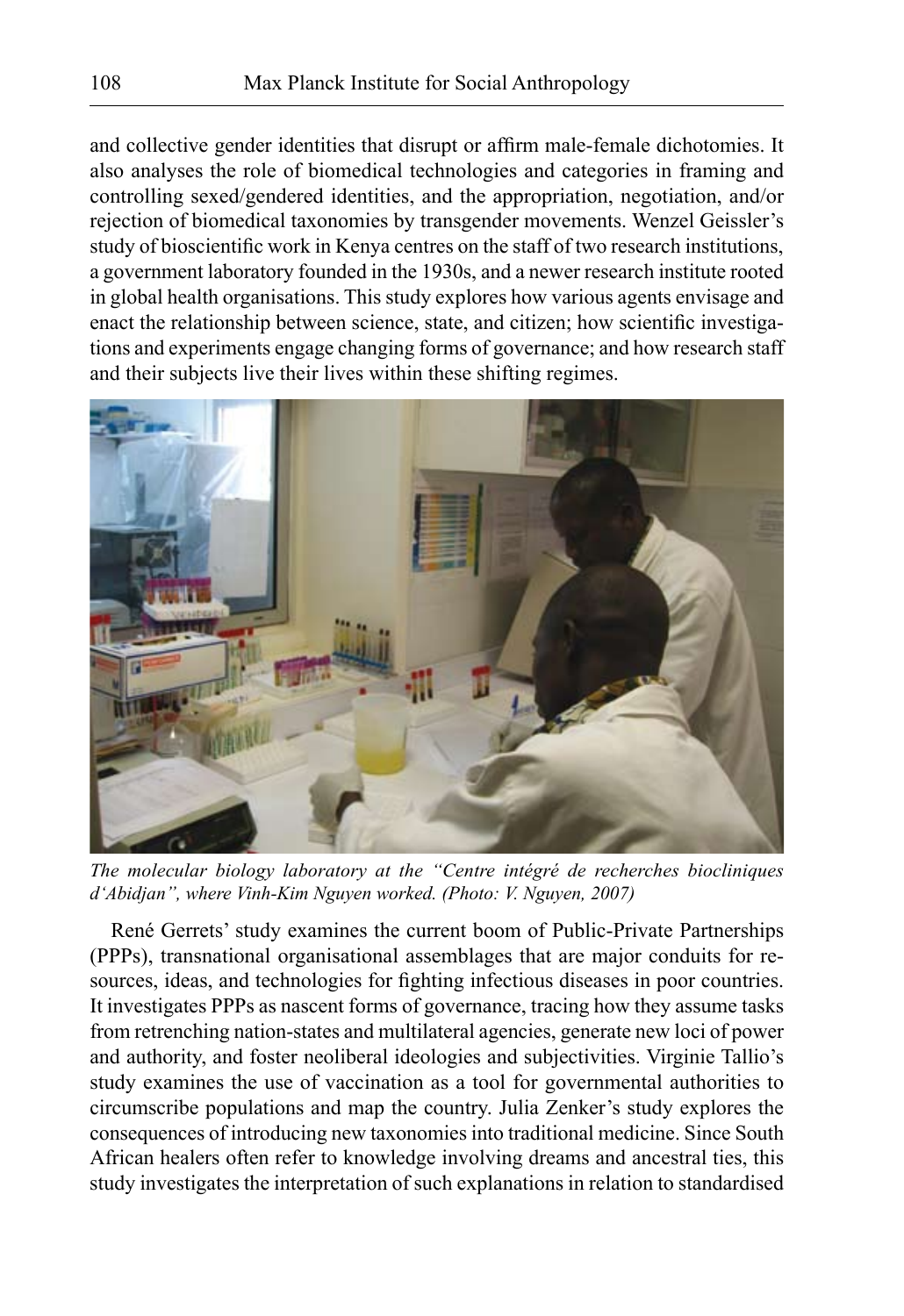and de-individualised regulations, and how new standards may alter the kinds of issues dealt with by traditional healers.

Vinh-Kim Nguyen's study focuses on the US Presidential Emergency Programme for AIDS Relief (PEPFAR) in Ivory Coast, a *de facto* parallel health system that produces new forms of biomedically-mediated social relations, disrupting social norms and forms with profound social and political consequences. This study describes the impact of PEPFAR on the social relations and subjectivities of people living with HIV; it identifies the procedures, protocols, and institutional strategies by which PEPFAR renders populations accessible to treatment and the long-term effects of this; and it examines the impact of social triage (inclusion or exclusion from benefits) on social relations. Ruth Prince's study analyses biomedical practices, forms of organisation, and legal regimes aimed at controlling the AIDS epidemic and providing access to ART, examining how these practices are transformed in the local context. Large flows of humanitarian aid (organisations, money, experts, and technologies) make Western Kenya an apt site for studying how efforts directed at the health of individuals and populations link them to governmental, non-governmental, and transnational organisations.

### **Axis 4: Biomedical Experimentation and Health Interventions**

The fourth axis centres on the research aspect of biomedicine, epidemiology, and pharmacology. As in other sciences, experiments are the standard form for producing knowledge in biomedicine. However, the context inevitably influences the process of experimentation: randomised clinical trials, humanitarian medical interventions in disaster zones, and efforts to contain deadly epidemics call for different experimental modalities. Extreme conditions compel and enable health care institutions and professionals to rapidly develop strategies to contain crises and their devastating consequences. Such emergency approaches give rise to new forms of governmentality and "experimentality", wherein new strategies are tested, research and policies are re-ordered, and provisional solutions are often transformed into robust forms of health care.

Experimentation, however, presupposes standardisation: some factors must be held constant. Crisis interventions normally follow blueprints that are based on previous experiences and supplemented with "lessons learned". Adapting the classical experimental model – evidence of efficacy justifies intervention – these interventions look for evidence to confirm that they have been effective and that valuable lessons for future interventions have been learned. Initial findings suggest that crisis approaches are increasingly applied in non-disastrous situations, thus routinising states of emergency.

Wenzel Geissler's study of two institutions that historically dominated medical research interventions sheds light on changing forms of experimentation in post-independence public health research in Kenya. Whereas earlier experiments reflected